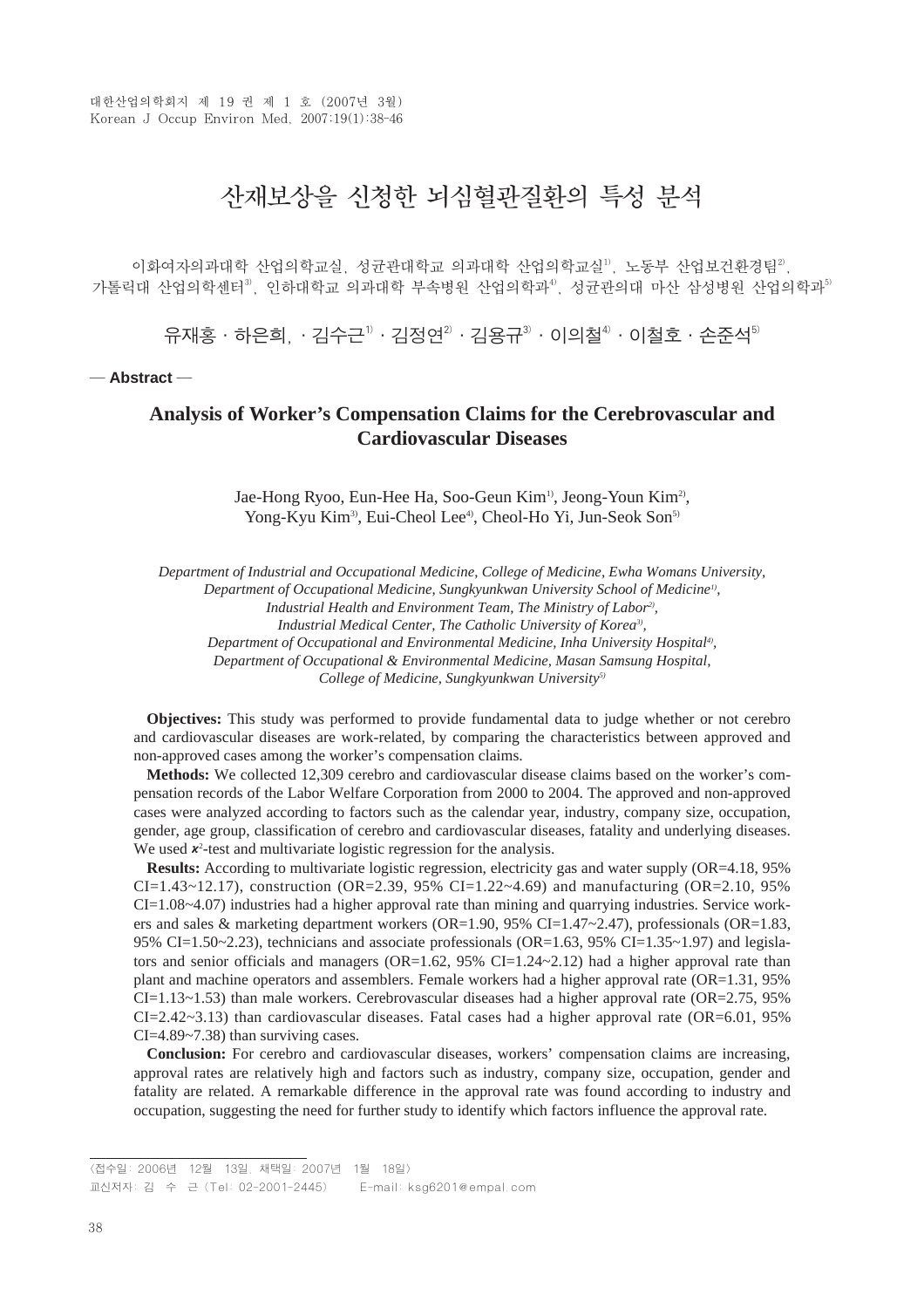The approval rate for intracerebral hemorrhage arising in the course of employment (COE) was significantly higher than that arising out of employment (AOE), suggesting the need to correct the approval criteria.

**Key Words:** Worker's compensation, Cerebrovascular disease, Cardiovascular disease

## 서 론

현재 뇌졸중이나 심근경색증과 같이 급성 뇌∙심혈관 질환을 업무상 과로와 관련지어 업무상 질병으로 인정을 하고 있는 나라는 전 세계적으로 일본, 대만, 한국 등이 며, 일본에서는 Uehata가 1970년대 들어서 처음으로 과 로사라는 단어를 사용함으로써 급성 뇌∙심혈관질환자를 업무상 질병으로 인정을 하였다고 한다(Uehata, 1993). 우리나라는 노동청 예규 제 209호로서 1978년에 일본의 인정 기준을 거의 모방하여 처음으로 뇌∙심혈관질환 산 재 인정 기준을 만들었으며, 그 이후 의학적인 근거에 의 해서가 아니라 행정상의 이유로 여러 차례의 부분 개정이 이루어져 불합리한 점이 많았다(Park, 2005a).

우리나라에서는 직업 관련성 뇌혈관 및 심장질환의 발생 률 및 유병률을 정확하게 파악할 수는 없으나, 업무상 뇌∙심혈관 질환으로 인한 산업재해 요양신청은 해마다 증 가하는 추세인데 구체적으로 2000년 1,277건에서 2004년 3,298건으로 약 2.6배 정도 증가하였다(Table 1). 2004 년도 산업재해통계에서 업무상 질병 승인자 9,183명 중 뇌∙심혈관 질환자는 2,285명(24.9%)이었고, 특히 전체 산업재해로 인한 사망재해자 2,825명 중에 업무상 뇌∙심 혈관 질환으로 인한 사망자는 788명(27.9%)으로 추락으 로 인한 사망자 570명(20.2%) 보다 많고, 특히 업무상 질병 사망자 1,288명중 61.2%로 진폐증 421명(32.7%) 에 비하여도 많아 질환의 중대성을 확인할 수 있다(The Ministry of Labor, 2005). 이와 같은 현상은 1996년도 에 뇌∙심혈관 질환으로 사망한 근로자 중 업무상 질환으 로 인정받은 근로자가 420명이었던 것에 비하여 현저하게 증가한 것이다.

한편, 업무상 재해 여부를 판단하기 위한 업무상 사유 의 존재여부를 조사하고 판단하는 절차가 사고성 재해를 다루는 절차와 별반 다르지 않고, 인정기준을 적용하는 데에 일관성이 결여되어 있기 때문에 여러 가지 문제가 제기되고 있다. 또한, 뇌∙심혈관 질환은 사고성 재해나 전통적 직업병인 소음성 난청, 진폐증, 중금속 중독, 화 학 중독 등과는 다른 업무 관련성 질환으로 발생의 원인 이 복잡하게 얽혀있고, 업무상과로와 스트레스는 기여요 인이거나 악화요인으로 작용하기 때문에 업무상 재해 인 정여부를 판단하기 위한 업무관련성 평가가 달라야 하는 점이 간과되어 있다. 또한 이러한 과로나 스트레스가 원 인이 되어 발병하는 질환의 경우에 업무와 질병 사이의 인과관계를 입증하는 데 많은 어려움이 있다. 그러므로 아직까지도 뇌∙심혈관 질환이 업무상 재해가 되는 것에 대한 이의제기가 지속되고 있으며, 또한 다른 업무상 재 해 인정과 형평성이 맞지 않는 점들이 나타나고 있다. 결 과적으로 뇌∙심혈관 질환의 업무관련성 평가를 둘러싸고 이해당사자 뿐 만 아니라 결정기관과 사법기관간의 갈등 과 소송 증가의 원인이 되고 있다. 한편 이러한 현상은 업무상 뇌∙심혈관질환을 예방하고 관리하여야 할 근로자 와 사업주가 이에 대한 노력을 소홀히 하는 것에도 영향 을 미치고 있다는 지적도 있다(Ha et al, 2005).

이에 본 연구에서는 2000년부터 2004년도까지 5년 동 안 뇌∙심혈관 질환으로 업무상재해를 신청한 사례 중에 서 승인된 사례와 불승인된 사례의 특성을 비교하여 뇌∙ 심혈관 질환의 업무상 재해여부를 판단하는 데 필요한 기 초 자료를 제공하고자 한다.

| Year  | Approved cases(%) | Non-approved cases $(\%)$ | Total          | Population <sup>*</sup> |
|-------|-------------------|---------------------------|----------------|-------------------------|
| 2000  | 1,006(78.8)       | 271 (21.2)                | 1,277(10.4)    | 9,485,507               |
| 2001  | 1,522(74.6)       | 519 (25.4)                | 2,041(16.6)    | 10,581,186              |
| 2002  | 1,806 (68.4)      | 836 (31.6)                | 2,642(21.5)    | 10,571,279              |
| 2003  | 1,930(63.3)       | 1,121(31.6)               | 3,051(24.8)    | 10,593,345              |
| 2004  | 2,017(61.2)       | 1,281 (38.8)              | 3,298(26.8)    | 10.473,090              |
| Total | 8,281 (67.3)      | 4,028(32.7)               | 12,309 (100.0) |                         |

**Table 1.** Worker's compensation claimed cases and approved cases according to calendar year at approval date

※ The total number of workmen's accident compensation insurance at each year p<0.05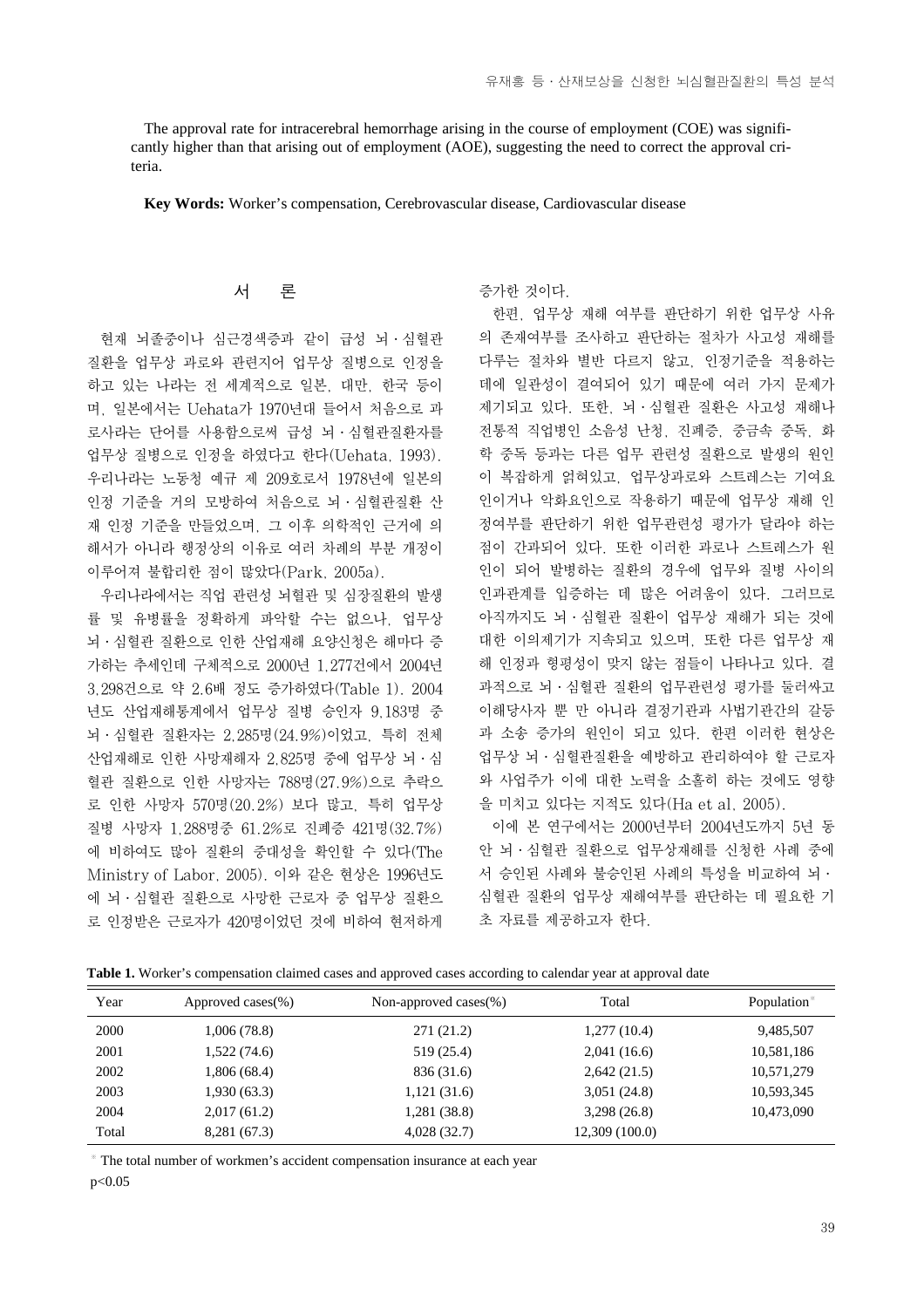## 대상 및 방법

#### 1. 연구 대상

이 연구는 2000년 1월 1일부터 2004년 12월 31일까지 산재보상보험법에 의하여 근로복지공단에 뇌혈관 질환 또 는 심장질환으로 급여 신청 후 승인여부가 결정된 사례 12,309명의 전산자료를 대상으로 하였다.

## 2. 연구 방법

근로복지공단의 전산자료에는 요양 신청한 각각의 근로 자에 대하여 산재급여 신청 년도, 소속사업장의 업종, 규 모, 근로자의 직종, 성, 연령, 요양신청 상병명, 사망 여 부, 기존질환 유무, 승인여부 등에 대한 정보가 있다.

업무상 질병은 진단명이 부정확하거나 누락된 경우 등 이 있어서 7가지 뇌혈관질환과 심장질환인 뇌실질내출혈, 지주막하출혈, 뇌경색, 고혈압성뇌증, 협심증, 심근경색 증, 해리성 대동맥류와 7가지 이외의 기타 뇌혈관질환과 심장질환, 사인미상인 경우, 분류가 불가능하였던 경우 등으로 재구성하였다. 직종은 2000년 1월에 개정 발표된 통계청의 한국표준직업분류를 이용하여 11대 대분류 항 목에 따라서 재구성하였다. 업종은 산재보상보험제도에서 채택하고 있는 산업분류의 대분류에 따라서 분류하였다.

12,309명의 자료에 대하여 연도별, 산업별, 회사 규모 별, 직업별, 성별, 연령별, 질환별, 생존유무별, 기존질 환 유무에 따라 승인 및 불승인과의 관련성은 카이제곱 검정을 하였다. 단변량 분석에서 유의한 변수들을 포함하 여 단계적 다변량 로지스틱 회귀분석을 하였다. 통계 분 석은 SPSS 11.0을 이용하였다.

## 결 과

#### 1. 연도별, 업종별 산재신청 처리결과

승인일 기준으로 연도별 뇌∙심혈관 질환의 산업재해 급여 신청과 승인 현황은 Table 1과 같이 2000년에 1,277명이 신청하였고, 2004년에는 3,298명이 신청하여 매년 신청건수가 증가하였다. 승인율은 2000년에 78.8% 에서 2004년에 61.2%로 감소하였다. 산업분류가 가능하 였던 12,267명을 업종에 따라서 뇌∙심혈관 질환의 승인 여부를 보면, 전기 가스 상수도업이 신청 건 대비 승인율 이 84.6%로 가장 높았으며, 어업(83.3%), 건설업 (73.6%), 금융보험업(72.1%), 제조업(71.8%) 순이었 고, 광업이 56.6%로 가장 낮아 업종별로 승인율의 차이 는 통계적으로 유의하였다(Table 2, p<0.05). 회사규 모의 확인이 가능하였던 12,309명에 대하여 규모에 따른 뇌∙심혈관 질환의 승인율은 5인 미만에서 70.4%로 가 장 높았고, 다음이 300인 이상이었으며, 50~299인 규모 에서 64.4 %로 가장 낮았으며, 회사규모별로 승인율의 차이는 통계적으로 유의하였다(Table 3, p<0.05)

#### 2. 직업별, 성별, 연령별 산재신청 처리결과

직종 확인이 가능하였던 11,930건을 대상으로 직종에 따라서 뇌∙심혈관 질환의 승인율을 보면, 전문가 군이 73.2%로 가장 높았으며, 다음으로 기술공 및 준전문가 (71.4%), 입법공무원과 고위임직원 및 관리자(70.9%) 순이었으며 장치∙기계조직원 및 조립원(57.6%)이 가장 낮았고, 직종별 승인율 차이는 통계적으로 유의하였다 (Table 4, p<0.05). 성별에 따라서 뇌∙심혈관 질환의 승인율을 보면, 성별 확인이 가능하였던 9,679건 중에

| Table 2. Comparison between approved and non-approved cases according to industrial classification |  |  |  |  |  |
|----------------------------------------------------------------------------------------------------|--|--|--|--|--|
|----------------------------------------------------------------------------------------------------|--|--|--|--|--|

| Industries                                             | Approved cases | Non-approved cases | Total          |
|--------------------------------------------------------|----------------|--------------------|----------------|
| Financial institutions and insurance                   | 253(72.1)      | 98 (27.9)          | 351(2.9)       |
| Mining and quarrying                                   | 30(56.6)       | 23(43.4)           | 53(0.4)        |
| Manufacturing                                          | 2,505(71.8)    | 984 (28.2)         | 3,489 (28.4)   |
| Electricity, gas and water supply                      | 44 (84.6)      | 8 (15.4)           | 52(0.4)        |
| Constructions                                          | 894 (73.6)     | 321(26.4)          | 1,215(9.9)     |
| Transport, warehousing and post and telecommunications | 1,072(59.4)    | 732 (40.6)         | 1,804(14.7)    |
| Forestry                                               | 40(69.0)       | 18(31.0)           | 58 ( 0.5)      |
| Fishing                                                | 10(83.3)       | 2(16.7)            | 12(0.1)        |
| Agriculture                                            | 23(67.6)       | 11(32.4)           | 34(0.3)        |
| Other industries                                       | 3,406(65.5)    | 1,793(34.5)        | 5,199(42.4)    |
| Total                                                  | 8,277(67.5)    | 3,990(32.5)        | 12,267 (100.0) |

p<0.05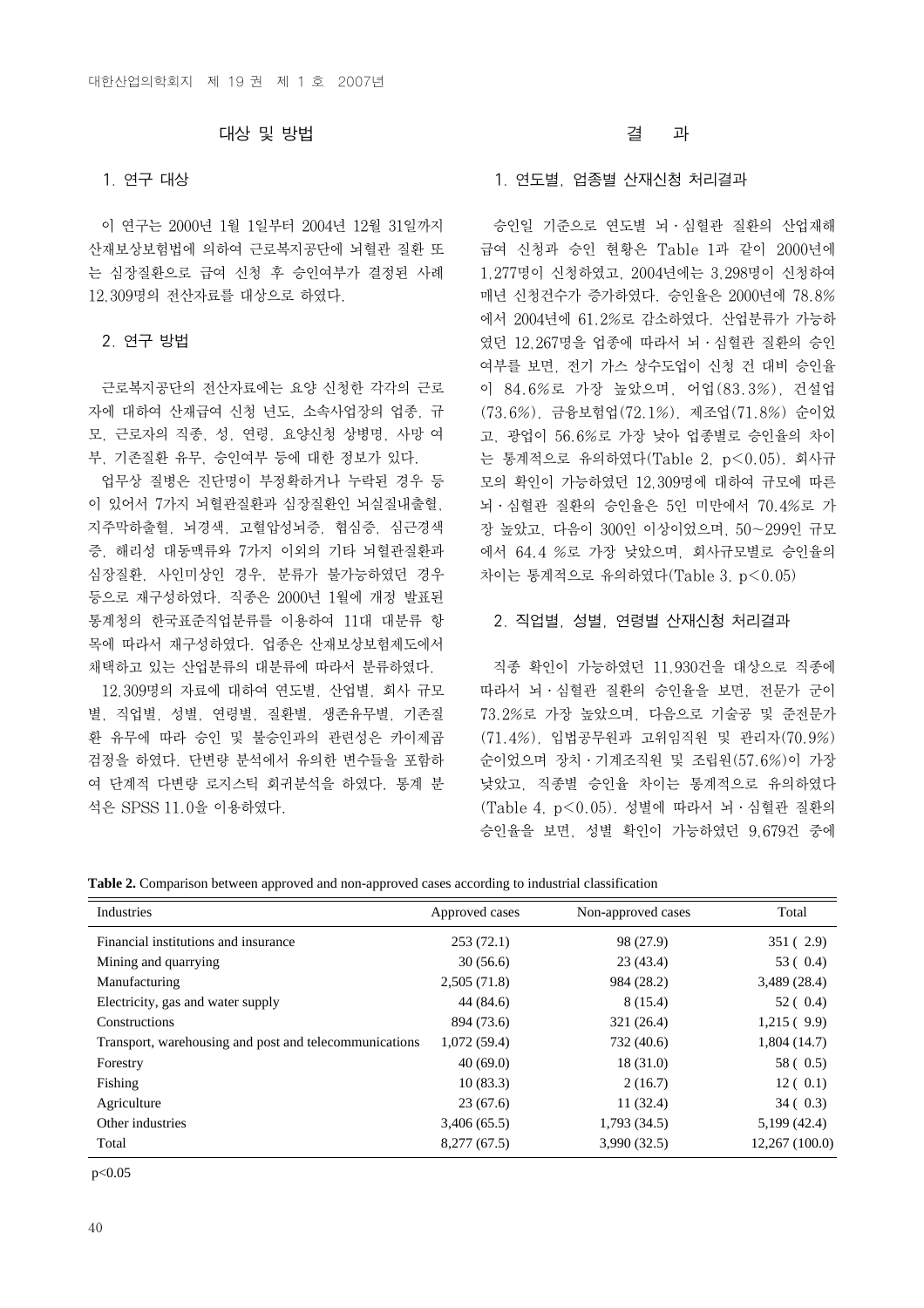남성이 8,497명(87.8%), 여성이 1,182명(12.2%)으로 산재 급여 신청자의 대부분이 남성이었으며, 여성의 승인 율이 72.0%로 남성의 승인율 65.1% 보다 통계적으로 유의하게 높았다(Table 5, p<0.05). 연령 확인이 가능 하였던 9,744건에 대하여 연령 군 별로 뇌∙심혈관 질환

의 승인율을 보면, 30대에서 74.4%로 가장 높았고, 40 대(70.3%), 50대(66.6%) 순이었고, 70세 이상 군이 58.5%로 가장 낮았으며, 연령별로 승인율의 차이는 통 계적으로 유의하였다(Table 6, p<0.05).

|  |  |  | Table 3. Comparison between approved and non-approved cases according to company size |  |
|--|--|--|---------------------------------------------------------------------------------------|--|
|--|--|--|---------------------------------------------------------------------------------------|--|

| <b>Size</b>   | Approved cases | Non-approved cases | Total         |
|---------------|----------------|--------------------|---------------|
| $<$ 5 workers | 1,235(70.4)    | 520 (29.6)         | 1,755(14.3)   |
| $5 - 49$      | 3,233(67.9)    | 1,526(32.1)        | 4,759 (38.7)  |
| $50 - 299$    | 2,253(64.4)    | 1,248(35.6)        | 3,501(28.4)   |
| $300 \leq$    | 1,560(68.0)    | 734 (32.0)         | 2,294(18.6)   |
| Total         | 8,281 (67.3)   | 4,028(32.7)        | 12,309(100.0) |

 $p < 0.05$ 

**Table 4.** Comparison between approved and non-approved cases according to occupational classification

| Occupation                                               | Approved cases | Non-approved cases | Total          |
|----------------------------------------------------------|----------------|--------------------|----------------|
| Legislators, senior officials and managers               | 373 (70.9)     | 153(29.1)          | 526(4.4)       |
| Professionals                                            | 1,122(73.2)    | 411(26.8)          | 1,533(12.8)    |
| Technicians and associate professionals                  | 1,136(71.4)    | 456 (28.6)         | 1,592(13.3)    |
| Office clerks                                            | 257(70.0)      | 110(30.0)          | 367(3.1)       |
| Service workers and sales & marketing department workers | 358 (70.6)     | 149 (29.4)         | 507(4.3)       |
| Skilled agricultural and fishery workers                 | 20(69.0)       | 9(31.0)            | 29(0.2)        |
| Craft and related trades workers                         | 828 (70.8)     | 342 (29.2)         | 1,170(9.8)     |
| Plant, machine operators and assemblers                  | 973 (57.6)     | 715 (42.4)         | 1,688(14.2)    |
| Elementary occupations                                   | 2,914(64.5)    | 1,604(35.5)        | 4,518 (37.9)   |
| Total                                                    | 7,981 (66.9)   | 3,949(33.1)        | 11,930 (100.0) |

 $p < 0.05$ 

**Table 5.** Comparison between approved and non-approved cases according to gender

| Gender | Approved cases | Non-approved cases | Total        |
|--------|----------------|--------------------|--------------|
| Male   | 5,532(65.1)    | 2,965(34.9)        | 8,497 (87.8) |
| Female | 851 (72.0)     | 331 (28.0)         | 1,182(12.2)  |
| Total  | 6,383(65.9)    | 3,296(34.1)        | 9,679(100.0) |

 $p < 0.05$ 

**Table 6.** Comparison between approved and non-approved cases according to age groups

| Age       | Approved cases | Non-approved cases | Total        |
|-----------|----------------|--------------------|--------------|
| $<$ 30 yr | 77 (67.0)      | 38(33.0)           | 115(1.2)     |
| $30-39$   | 561 (74.4)     | 193(25.6)          | 754 (7.8)    |
| 40-49     | 1,709(70.3)    | 722 (29.7)         | 2,431 (24.9) |
| 50-59     | 2,270(66.6)    | 1,140(33.4)        | 3,410(35.0)  |
| 60-69     | 1,573(60.2)    | 1,042(39.8)        | 2,615(26.8)  |
| $70 \leq$ | 245 (58.5)     | 174(41.5)          | 419(4.3)     |
| Total     | 6,435(66.0)    | 3,309(34.0)        | 9,744(100.0) |

 $p < 0.05$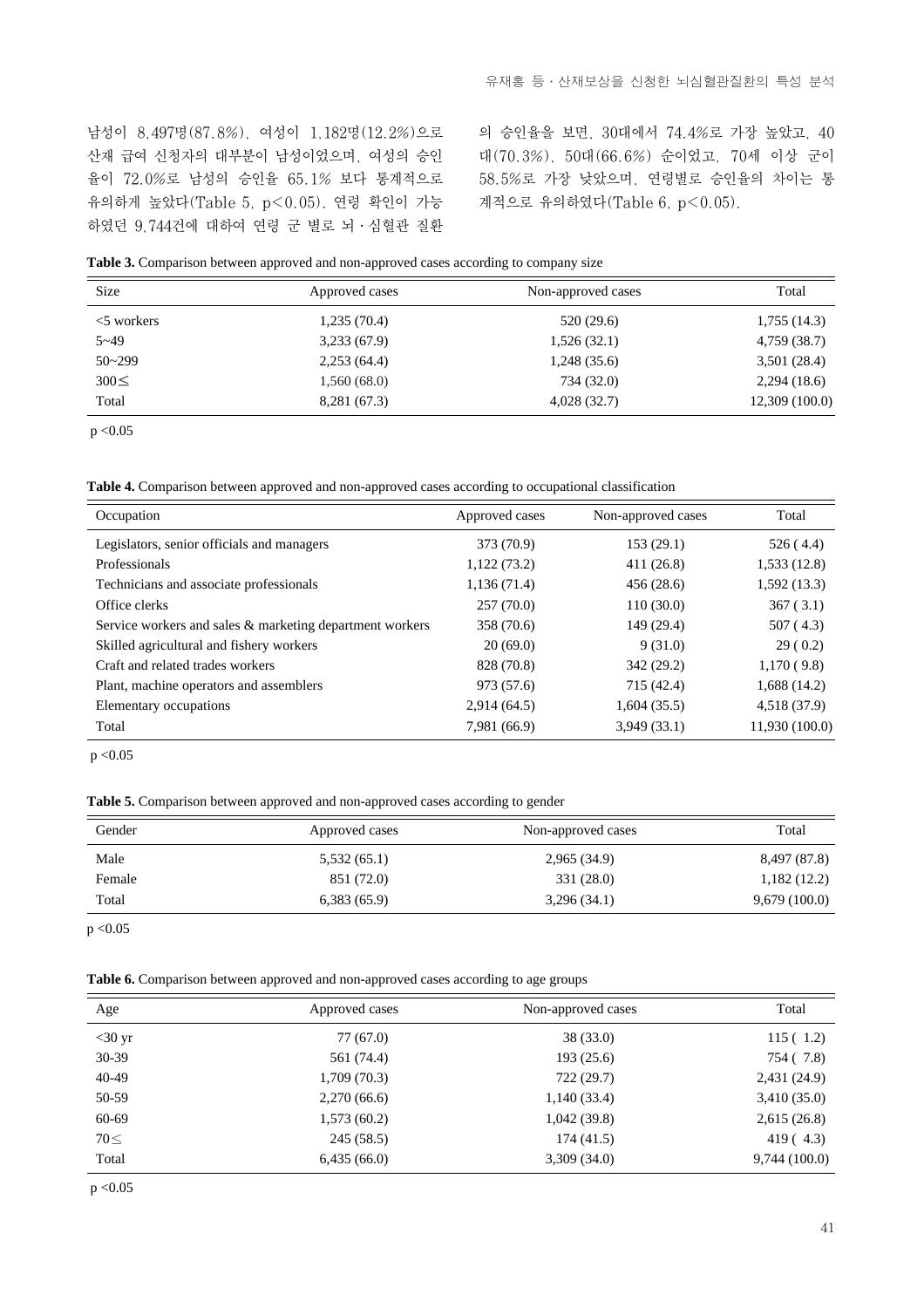## 3. 산재 신청상병, 사망여부 및 기존질환 유무에 따른 처리결과

질병의 종류 확인이 가능하였던 12,304건에 대하여 신 청 상병별로 승인율을 보면, 뇌실질내 출혈이 82.9%로 가 장 높았으며, 다음으로 심근경색(63.2%), 심장마비/돌연 사(55.8%), 기타 뇌혈관질환(55.3%) 순이었고, 해리성 대동맥류의 승인율이 40.2%로 가장 낮았으며, 산재신청 상병에 따른 승인율 차이는 통계적으로 유의하였다(Table 7, p<0.05). 뇌혈관 질환과 심장질환으로 분류하여 승인 율을 보면 뇌혈관 질환이 70.4%이었고 심장 질환은 57.7%, 기타 분류를 할 수 없는 경우에 46.8%로 뇌혈관 질환의 승인율이 통계적으로 유의하게 높았다(Table 8, p <0.05). 기존질환 확인이 가능하였던 12,309건에 대하여 기존질환 유무에 따라서 승인율을 보면, 기존질환의 존재 유무를 확인할 수 없었던 군에서 승인율은 67.4%이었고,

기존질환이 있었던 군에서는 66.5%로 두군 간에 승인율의 차이는 없었다(Table 9). 사망여부 확인이 가능하였던 12,309건에 대하여 사망여부에 따라서 승인율을 보면, 사 망한 경우에 승인율은 78.5%이고, 생존 및 미상의 승인율 은 62.8%로 사망한 경우에 승인율이 통계적으로 유의하게 높았다(Table 10).

#### 4. 다변량 로지스틱 회귀분석 처리결과

승인율에 영향을 주는 변수를 파악하기 위하여 다변량 로지스틱 회귀분석을 하였다. 독립변수로는 단변량 분석 에서 유의하였던 성, 직업, 업종, 연령, 회사 규모, 질병 계통 그리고 생존유무를 선정하였고, 각 변수에서 승인율 이 가장 낮은 범주를 기준으로 하여, 가변수 처리한 후에 비차비(Odds ratio)를 구하였다. 여성이 남성에 비하여 1.31배, 직업은 장치기계조작원 및 조립원을 기준으로 하

**Table 7.** Comparison between approved and non-approved cases according to disease classification

| Disease                             | Approved cases | Non-approved cases | Total         |
|-------------------------------------|----------------|--------------------|---------------|
| Intracerebral hemorrhage            | 4,745 (82.9)   | 982 (17.1)         | 5,727 (46.5)  |
| Cerebral infarction                 | 1,794(51.0)    | 1,724(49.0)        | 3,518 (28.6)  |
| Hypertensive encephalopathy         | 13(61.9)       | 8(38.1)            | 21(0.2)       |
| Other cerebrovascular diseases      | 119(55.3)      | 96(44.7)           | 215(1.7)      |
| Angina pectoris                     | 88 (44.0)      | 112(56.0)          | 200(1.6)      |
| Myocardial infarction               | 991 (63.2)     | 578 (36.8)         | 1,569(12.8)   |
| Aneurysm of aorta                   | 47(40.2)       | 70(59.8)           | 117(1.0)      |
| Cardiac arrest/sudden cardiac death | 96(55.8)       | 76 (44.2)          | 172(1.4)      |
| Other ill-defined heart diseases    | 296(51.5)      | 279 (48.5)         | 575 (4.7)     |
| Unknown cause of deaths             | 21(50.0)       | 21(50.0)           | 42(0.3)       |
| Other diseases                      | 68 (45.9)      | 80(54.1)           | 148(1.2)      |
| Total                               | 8,278 (67.3)   | 4,026(32.7)        | 12,304(100.0) |

 $p < 0.05$ 

**Table 8.** Comparison between approved and non-approved cases according to organ systems

| System                  | Approved cases | Non-approved cases | Total         |
|-------------------------|----------------|--------------------|---------------|
| Cerebrovascular disease | 6,671(70.4)    | 2,810(29.6)        | 9,481(77.1)   |
| Cardiovascular disease  | 1,518(57.7)    | 1,115(42.3)        | 2,633(21.4)   |
| Others                  | 89 (46.8)      | 101(53.2)          | 190(1.5)      |
| Total                   | 8,278 (67.3)   | 4,026(32.7)        | 12,304(100.0) |

 $p < 0.05$ 

**Table 9.** Comparison between approved and non-approved cases according to underlying disease status

| Underlying disease | Approved cases | Non-approved cases | Total         |
|--------------------|----------------|--------------------|---------------|
| Unknown            | 7,089 (67.4)   | 3,427 (32.6)       | 10,516(85.4)  |
| Yes                | 1,192(66.5)    | 601 (33.5)         | 1,793(14.6)   |
| Tota               | 18,281(67.3)   | 4,028(32.7)        | 12,309(100.0) |

 $p = 0.512$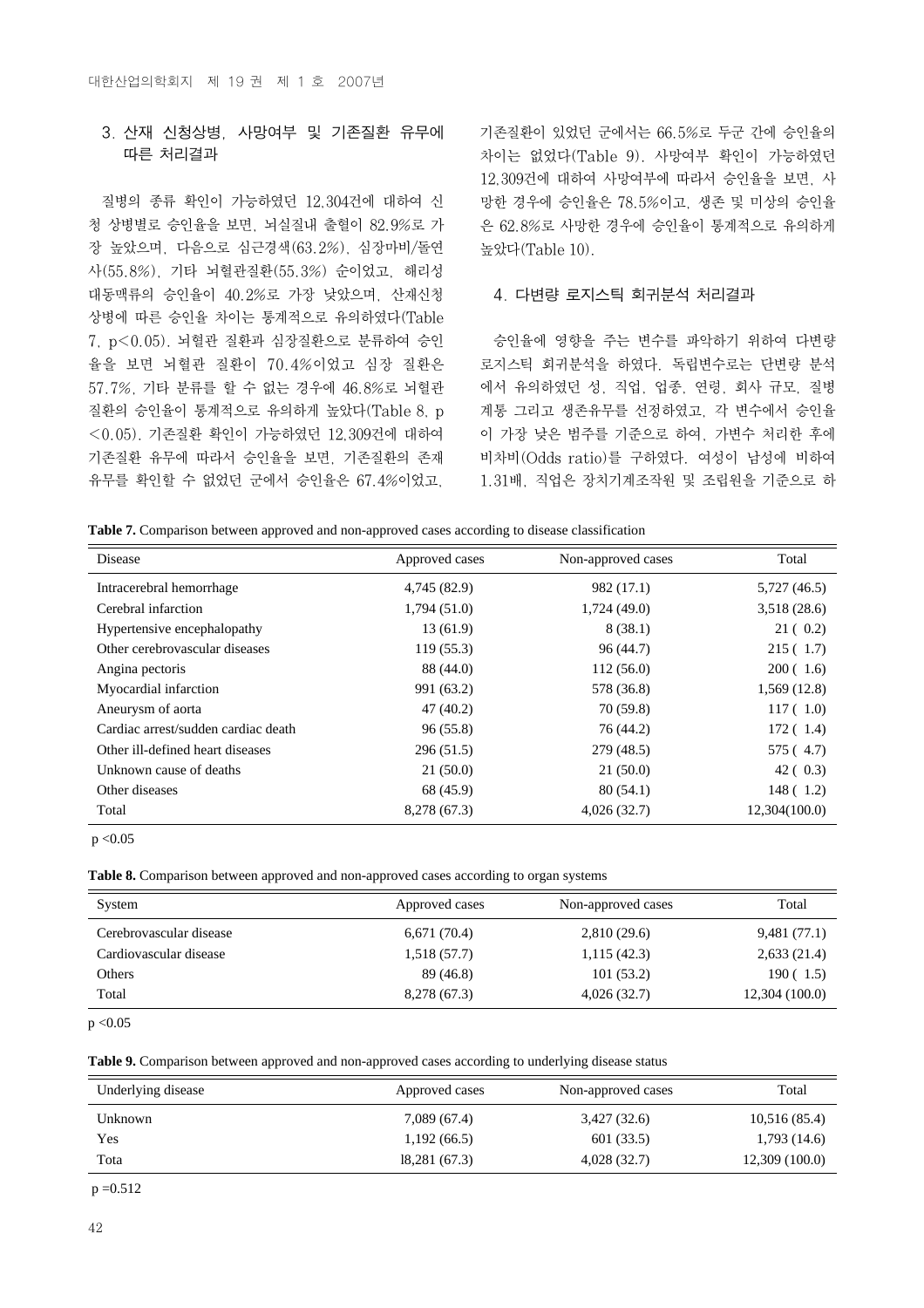Table 10. Comparison between approved and non-approved cases according to fatality

| Death | Approved case | Non-approved case | Total         |
|-------|---------------|-------------------|---------------|
| Yes   | 2,740 (78.5)  | 750 (21.5)        | 3,490(28.4)   |
| No    | 5,541 (62.8)  | 3,278 (37.2)      | 8,819 (71.6)  |
| Total | 8,281 (67.3)  | 4,028(32.7)       | 12,309(100.0) |

 $p < 0.05$ 

였을 때, 서비스 근로자 및 상점과 시장 판매근로자 군이 1.90배, 전문가 군이 1.83배, 기술공 및 준전문가 군이 1.63배, 입법 공무원과 고위 임직원 및 관리자군이 1.62 배, 기능원 및 관련 기능 근로자 군이 1.42배순으로 높았 다. 업종에서는 광업을 기준으로 하였을 때에 전기가스 상수도 업이 4.18배, 건설업이 2.39배, 제조업이 2.10배 순이었고, 어업, 농업, 금융보험업, 기타산업, 운수 창고 통신업, 임업은 통계적으로 유의하지 않았다. 심장질환에 비하여 뇌혈관질환이 2.75배 높았으며, 연령은 70세 이상 을 기준으로 하였을 때에 30~39세군이 2.66배, 40~49 세군이 2.12배, 50~59세군이 1.75배, 60~69세군이 1.28배 순이었고, 30세 미만군은 통계적으로 유의하지 않 았다. 사망한 경우가 생존한 경우에 비하여 6.01배 높았 다(Table 11).

#### 고 찰

최근 우리나라에서는 업무상 뇌∙심혈관질환의 산재급 여신청이 급증하고 있으며 승인율 또한 매우 높은 실정이 다. 이러한 현상은 전 세계적으로 매우 드문 것으로 유사 한 업무상 뇌∙심혈관 질환 인정기준과 산재보상보험제도 를 갖고 있는 일본, 대만에 비해서도 현저하게 다른 양상 이다(Ha et al, 2005). 이와 같이 우리나라에서 뇌∙심 혈관질환 산재급여신청과 승인율이 높은 이유에 대한 기 존의 연구결과를 찾아보기는 어려웠지만, 산재급여신청에 대한 근로복지공단의 행정처분과 법원의 판례간의 차이로 인한 문제와 우리나라 인정기준이 갖고 있는 문제 및 인 정기준의 적용과정에서 문제가 되고 있다는 지적이 있었 다(Ha et al, 2005). 이에 본 연구에서는 2000년부터 2004년까지 근로복지공단에 뇌∙심혈관 질환으로 산재 신청하여 승인여부가 결정된 사례에 대한 실증적인 분석 을 통하여 우리나라에서 뇌∙심혈관 질환에 대한 승인여 부를 결정하는 요인과 문제에 대해서 연구하고자 하였다.

뇌∙심혈관 질환으로 업무상 재해 신청을 한 12,309건 에 대하여 연도별, 업종별, 회사 규모별, 직업별, 성별, 연령별, 질환별, 생존유무별 그리고 기존질환 유무에 따 라서 승인 및 불승인 여부를 비교해보았다.

연도별 신청 건수는 2000년에 1,277건에서 2004년에 3,298건으로 매년 증가하였으며 연평균 증가율이 25.9%

이었고, 승인율은 2000년에 78.8%, 2001년 74.6%, 2002년 68.4%, 2003년 63.3%, 2004년 61.2%로 5년 동안 평균 승인율이 67.3%였으며, 일본의 경우에는 2001년에는 690건, 2002년에는 819건, 2003년에는 742 건 그리고 2004년에는 816건을 신청을 하였으며, 또한 노재보상의 경우에는 2001년에는 143건, 2002년에는 317건, 2003년에는 314건 그리고 2004년에는 294건이 노재 보상 인정을 받았다. 이 자료와 비교해 볼 때 한국 은 일본에 비하여 뇌∙심혈관 질환의 신청 건수와 승인율 모두 월등히 높은 것을 알 수가 있었다(The Japan Institute of Labor, 2005). 따라서 양국 간의 추가 연 구가 필요하다고 판단된다.

업종별 승인율을 보면, 전기 가스 상수도업이 84.6% 로 가장 높았고, 어업(83.3%), 건설업(73.6%), 금융보 험업(72.1%), 제조업(71.8%) 순이었고, 광업이 56.6% 로 업종별로 승인율의 차이가 28.0%로 컸다(p<0.05). 다변량 로지스틱 회귀분석에서 광업을 기준으로 하였을 때에 전기가스 상수도업이 4.18배, 건설업이 2.39배, 제 조업이 2.10배 순으로 높았다. 한편, 일본의 경우에는 2004년도 신청된 816건 중 운송업의 승인율이 44.4%로 가장 높았고, 다음으로 도소매업이 37.2%, 제조업이 35.8%이었다(The Japan Institute of Labor, 2005). 우리나라에서 업종별로 승인율이 현저한 차이가 있으며, 일본의 업종별 승인율과도 차이가 있다. 이러한 결과가 업종별 근무조건과 종사자의 차이 등에 의한 업 종별 특성으로 인한 것인지, 아니면 인정기준을 적용하는 과정에서 업무상 사유를 특정 인자에 치우쳐서 판단함으 로 발생한 것이지 등에 대한 검토가 필요하다.

사업장 규모에 따른 승인율은 5인 미만에서 70.4%로 가장 높았고, 300인 이상이 68.0%, 5~49인은 67.9%, 50~299인은 64.4% 순이었다(p<0.05). 5인 미만의 승 인율이 가장 높고, 5~49인도 평균 승인율을 초과하는 것은 규모가 작은 사업장의 근무조건이 열악하다는 것을 반영하는 것으로 판단된다. 한편, 300인 이상 사업장의 승인율이 높은 것은 뇌∙심혈관 질환의 특성상 현실적으 로 산재요양신청 시에 업무상 사유에 관한 입증자료의 조 력능력과 근로자의 산재보상에 대한 인식 등이 규모가 큰 사업장일수록 유리하기 때문일 것으로 추정된다.

직종별 승인율을 보면, 전문가 군의 승인율이 73.2%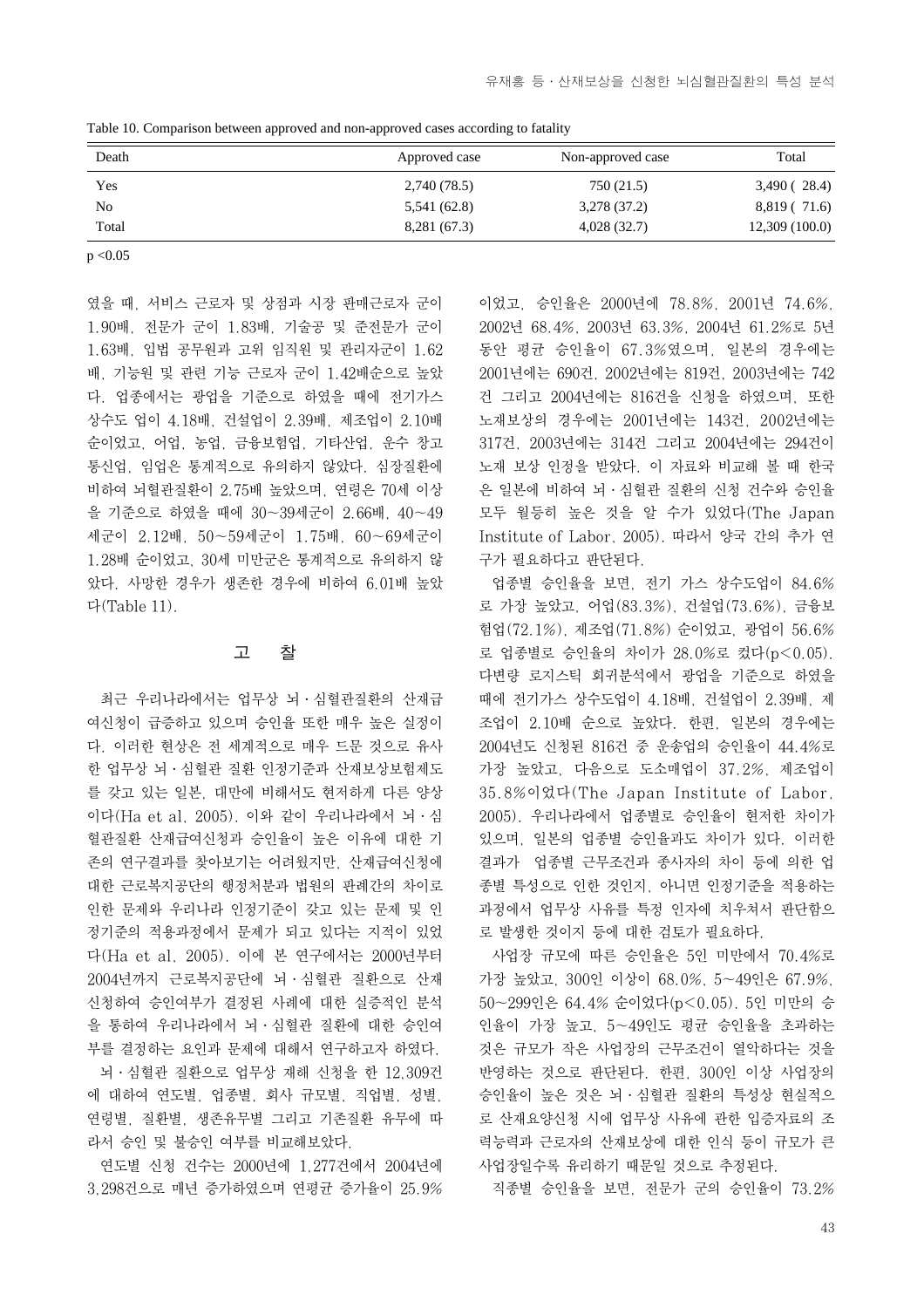|  | <b>Table 11.</b> Adjusted odds ratio of approval rate according to independent variables by multiple logistic regression |  |  |
|--|--------------------------------------------------------------------------------------------------------------------------|--|--|
|  |                                                                                                                          |  |  |

| Variables                                              | Crude OR $(95\% \text{ CI})$ | Adjusted OR <sup>*</sup> $(95\% \text{ CI})$ |  |
|--------------------------------------------------------|------------------------------|----------------------------------------------|--|
| Gender                                                 |                              |                                              |  |
| Female                                                 | 1.38(1.20~1.58)              | 1.31(1.13~1.53)                              |  |
| Male                                                   | 1.00                         | 1.00                                         |  |
| Occupation                                             |                              |                                              |  |
| Legislators, senior officials and managers             | $1.79(1.45 \times 2.21)$     | $1.62(1.24 \times 2.12)$                     |  |
| Professionals                                          | $2.01(1.73 \times 2.33)$     | 1.83(1.50~2.23)                              |  |
| Technicians and associate professionals                | $1.83(1.58-2.12)$            | 1.63(1.35~1.97)                              |  |
| Office clerks                                          | 1.72(1.35~2.19)              | 1.36(1.00~1.85)                              |  |
| Service and sales & marketing department workers       | $1.77(1.43 \times 2.19)$     | 1.90(1.47~2.47)                              |  |
| Skilled agricultural and fishery workers               | 1.63(0.74~3.61)              | 1.20(0.45~3.17)                              |  |
| Craft and related trades workers                       | $1.78(1.52 \times 2.09)$     | 1.42(1.16~1.76)                              |  |
| Elementary occupations                                 | 1.36(1.19~1.50)              | 1.39(1.19~1.63)                              |  |
| Plant, machine operators and assemblers                | 1.00                         | 1.00                                         |  |
| Industry                                               |                              |                                              |  |
| Financial institutions and insurance                   | $1.98(1.10-3.58)$            | 1.90(0.92~3.90)                              |  |
| Manufacturing                                          | $1.95(1.13-3.38)$            | $2.10(1.08-4.07)$                            |  |
| Electricity, gas and water supply                      | 4.22(1.67~10.67)             | $4.18(1.43 \times 12.17)$                    |  |
| Constructions                                          | $2.14(1.22 \times 3.73)$     | $2.39(1.22-4.69)$                            |  |
| Transport, warehousing and post and telecommunications | $1.12(0.65 \times 1.95)$     | 1.70(0.87~3.33)                              |  |
| Forestry                                               | 1.70(0.78~3.71)              | 1.60(0.63~4.11)                              |  |
| Fishing                                                | $3.83(0.76 \times 19.22)$    | 7.09(0.76~65.82)                             |  |
| Agriculture                                            | 1.60(0.65~3.95)              | $1.98(0.64-6.19)$                            |  |
| Other industries                                       | 1.45(0.84~2.52)              | 1.72(0.89~3.33)                              |  |
| Mining and quarrying                                   | 1.00                         | 1.00                                         |  |
| System                                                 |                              |                                              |  |
| Cerebrovascular disease                                | $1.74(1.60 \sim 1.91)$       | $2.75(2.42-3.13)$                            |  |
| Others                                                 | $0.65(0.48 \sim 0.87)$       | 0.84(0.58~1.22)                              |  |
| Cardiovascular disease                                 | 1.00                         | 1.00                                         |  |
| Age                                                    |                              |                                              |  |
| $<$ 30 yr                                              | 1.35(0.91~2.00)              | 1.51(0.98~2.33)                              |  |
| 30-39                                                  | 2.13(1.65~2.75)              | 2.66(2.00~3.53)                              |  |
| 40-49                                                  | 1.68(1.36~2.08)              | 2.12(1.67~2.70)                              |  |
| 50-59                                                  | 1.41(1.15~1.74)              | 1.75(1.39~2.21)                              |  |
| 60-69                                                  | 1.07(0.87~1.32)              | $1.28(1.11~-1.61)$                           |  |
| $70 \leq$                                              | 1.00                         | 1.00                                         |  |
| Death                                                  |                              |                                              |  |
| Yes                                                    | $2.16(1.97 \sim 2.37)$       | 6.01 $(4.89 - 7.38)$                         |  |
| N <sub>0</sub>                                         | 1.00                         | 1.00                                         |  |

※ Adjusted by gender, occupation, industry, age, company size, system, and death

로 가장 높았으며, 기술공 및 준전문가가 71.4%, 입법공 무원과 고위임직원 및 관리자가 70.9% 순이었고, 장 치∙기계조직원 및 조립원이 57.6%로 가장 낮았다(p <0.05). 다변량 로지스틱 회귀분석에서는 장치기계조작 원 및 조립원에 비하여 서비스 근로자 및 상점과 시장 판 매근로자 군이 1.90배, 전문가 군이 1.83배, 기술공 및 준전문가 군이 1.63배, 입법 공무원과 고위 임직원 및 관 리자군이 1.62배 기능원 및 관련 기능 근로자 군이 1.42

배 높았다. 일본의 경우에는 신청된 816건 중 승인율이 운송 및 통신관련 종사자가 48.4%로 가장 높았고, 전문 기술직이 43.1%, 관리직이 41.4% 순이었다(The Japan Institute of Labor, 2005). 이는 정신노동을 하는 사무직 근로자들이 생산직 근로자들에 비해서 높은 승인율을 보이는 것이며, 양국 모두 승인율이 높은 직종 이 정신적인 노동을 하는 그룹이었다.

여성의 승인율이 72.0%로 남성의 승인율 65.1% 보다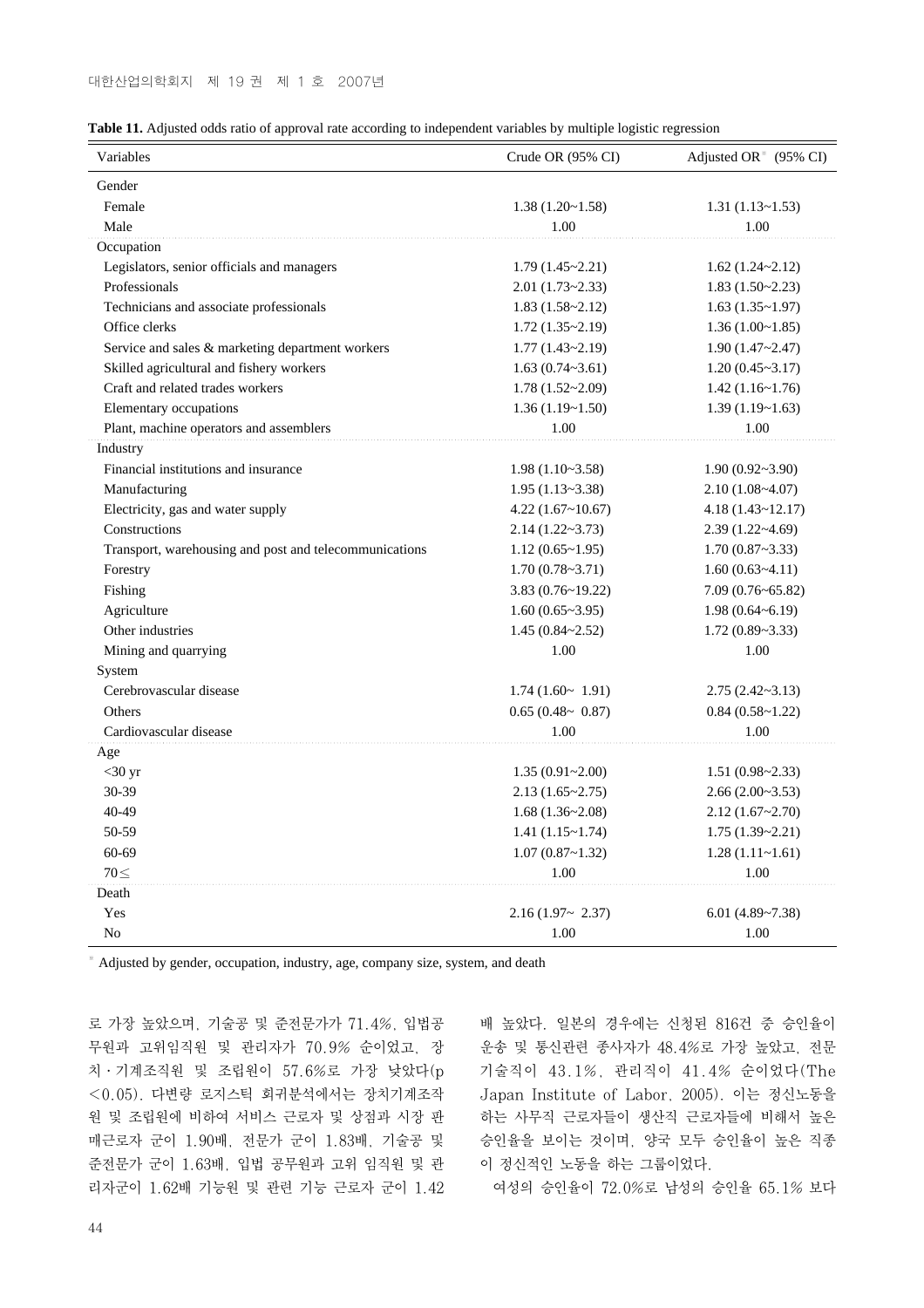통계적으로 유의하게 높았으며(p<0.05), 다변량 로지스 틱회귀분석에서는 여성이 남성에 비하여 1.31배 높아서, 기존의 Won 등 (2003)이 하였던 연구에서의 비차비 2.20에 비해서는 낮지만 비슷한 경향을 보였다.

연령별 승인율은 30대에서 75.0%로 가장 높았고, 40 대가 70.3%, 50대가 66.6% 순이었고, 70세 이상 군이 58.5%로 가장 낮았다(p<0.05). 다변량 로지스틱 회귀 분석에서도 70세 이상군에 비하여 30~39세군이 2.66 배, 40~49세군이 2.12배, 50~59세군이 1.75배, 60~69세군이 1.28배로 Won 등(2003)의 연구와 마찬가 지로 젊을수록 승인율이 유의하게 높았다.

신청 상병별로 뇌실질내 출혈의 승인율이 82.9%로 가 장 높았으며, 심근경색이 63.2%, 심장마비/돌연사가 55.8% 기타 뇌혈관질환이 55.3% 순이었고(p<0.05), 뇌혈관 질환의 승인율이 70.4%로 심장질환의 57.7%보 다 높았으며(p<0.05), 다변량 로지스틱 회귀분석에서도 심장질환에 비하여 뇌혈관질환이 2.75배 높았다. 이는 현행 인정 기준이 뇌실질내 출혈의 경우에 업무수행성만 인정되면 업무상 재해로 승인할 수 있도록 규정되어 있는 것을 근로복지공단에서 그대로 해석하여 승인하고 있기 때문이다. Won 등(2003)의 연구에서도 근무시간 중에 재해가 발생한 경우가 요양 승인될 가능성이 통계학적으 로 유의하게 높았다는 것과 일치하는 것으로, 질환간의 형평성 측면에서 문제가 있음을 알 수가 있다. 따라서 업 무수행성에 대한 해석은 업무를 수행하는 중에 업무상 재 해가 발생하였다는 것이 아니라 업무수행 중에 뇌∙심혈 관 질환을 일으킬 수 있는 업무상 사유에 노출되었다는 것을 의미하는 것으로 해석하여 적용하여야 한다(Park, 2005b).

기존질환을 확인할 수 없었던 군의 승인율은 67.4%로 통계적으로 유의하지는 않았으나 기존질환이 있었던 군의 66.5%보다 높아 Nam 등(2002)의 연구와 Won 등 (2003)의 연구에서 기존질환이 있었던 경우에 요양 승인 을 받을 확률이 낮거나 관계가 없었던 것과 일치하였다. 이는 기존질환이 있는 경우에 뇌심혈관질환이 발생한 것 은 업무상 과로나 스트레스에 의해서 발생되었다고 판단 하기 보다는 기존질환이 자연적으로 악화된 것으로 판단 하는 경향이 높다는 것을 의심케 하는 것으로 기존질환이 자연발생적이 아닌 업무상 사유로 악화된 경우를 판단하 기 위한 지침이 필요하다.

사망한 경우에 승인율은 78.5%로 생존 및 미상인 경 우의 62.8%로 비하여 높았고, 다변량 로지스틱 회귀분 석에서도 역시 사망한 경우가 생존한 경우에 비하여 6.01배 승인 받을 가능성이 높았다. 이는 Won 등 (2003)은 사망한 경우가 생존한 경우보다 요양 승인에 대한 비차비가 26.4로 요양 승인될 가능성이 높다고 하 였고, Nam 등(2002)은 비차비가 3.36이라고 하여 비슷 한 결과를 보였다. 이에 대하여 Won 등(2003)은 우리나 라의 정서상 사망한 근로자에게 관대한 평가를 했을 가능 성이 높다고 하였다.

한편, 이 연구에서는 근로복지공단의 전산자료만을 이 용하여 뇌∙심혈관 질환 발생에 기여한 업무상 사유를 구 체적으로 확인하지 못하여 승인과 불승인에 직접적으로 영향을 미치는 업무상 사유를 파악하지 못한 한계가 있었 다. 또한, 승인률의 차이는 인정기준을 근로복지공단 내 부에서 담당 직원들이 모두 일관성 있게 적용하지 못하여 발생할 수도 있으며, 법원과 근로복지공단의 인정기준의 해석과 적용이 달라서 생길 수도 있는 점을 파악하지 못 하였다. 그럼에도 불구하고 이 연구는 전국적인 규모의 자료를 이용하여 우리나라에서 처음으로 5년간 뇌∙심혈 관 질환으로 산재급여를 신청한 건수에 대하여 승인율의 추이를 살펴보았으며, 승인율에 영향을 미치는 요인을 파 악하는 성과를 얻었으며, 업종과 직종에 따라서 승인율이 현저하게 차이가 나는 것을 확인할 수 있었고, 특히, 뇌 실질내 출혈의 경우에 다른 질환에 비하여 월등하게 높은 승인율을 확인하여, 근로복지공단의 인정기준 적용과정에 서 업무수행성에 대한 잘못된 해석으로 질병간의 형평성 을 해치고 있는 것을 확인할 수 있었다.

#### 요 약

목적: 이 연구는 뇌∙심혈관 질환으로 업무상재해를 신 청한 사례 중에서 승인된 사례와 불승인된 사례의 특성을 비교하여 뇌∙심혈관 질환의 업무상 재해여부를 판단하는 데 필요한 기초 자료를 제공하고자 한다.

방법: 2000년부터 2004년까지 근로복지공단에 업무상 재해로 요양이 신청되어 승인여부가 결정된 뇌∙심혈관 질환자 12,309명을 대상으로 하였다. 승인여부와 관련된 특성을 확인하기 위해 연도별, 업종별, 규모별, 직업별, 성별, 연령별, 질환별, 생존유무별 그리고 기존질환 유무 에 대하여 카이제곱 검정과 다변량 로지스틱 회귀분석을 이용하였다.

결과: 다변량 로지스틱 분석에서 뇌∙심혈관 질환의 불 승인에 대한 승인의 비차비는 광업을 기준으로 하였을 때 에 전기가스 상수도업이 4.18(95% CI=1.43~12.17), 건 설업이 2.39(95% CI=1.22~4.69), 제조업이 2.10(95% CI=1.08~4.07)이었고, 장치기계조작원 및 조립원에 비 하여 서비스 근로자 및 상점과 시장 판매근로자 군이 1.90(95% CI=1.47~2.47), 전문가 군이 1.83(95% CI=1.50~2.23), 기술공 및 준전문가 군이 1.63(95% CI=1.35~1.97), 입법 공무원과 고위 임직원 및 관리자 군이 1.62(95% CI=1.24~2.12)이었고, 여성이 남성에